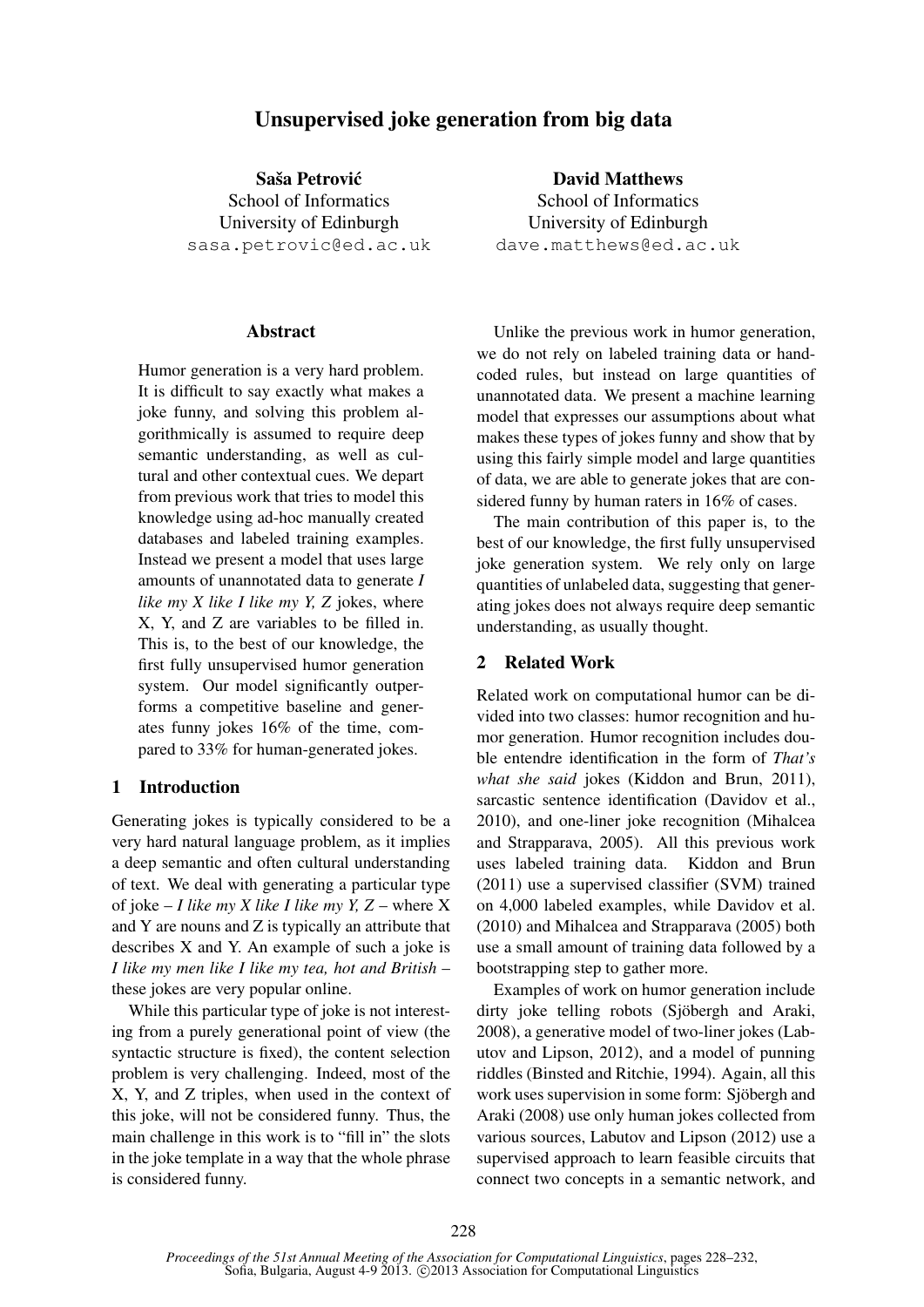

Figure 1: Our model presented as a factor graph.

Binsted and Ritchie (1994) have a set of six hardcoded rules for generating puns.

#### 3 Generating jokes

We generate jokes of the form *I like my X like I like my Y, Z*, and we assume that X and Y are nouns, and that Z is an adjective.

#### 3.1 Model

Our model encodes four main assumptions about *I like my* jokes: i) a joke is funnier the more often the attribute is used to describe both nouns, ii) a joke is funnier the less common the attribute is, iii) a joke is funnier the more ambiguous the attribute is, and iv) a joke is funnier the more dissimilar the two nouns are. A graphical representation of our model in the form of a factor graph is shown in Figure 1. Variables, denoted by circles, and factors, denoted by squares, define potential functions involving the variables they are connected to.

Assumption i) is the most straightforward, and is expressed through  $\phi(X, Z)$  and  $\phi(Y, Z)$  factors. Mathematically, this assumption is expressed as:

$$
\phi(x, z) = p(x, z) = \frac{f(x, z)}{\sum_{x, z} f(x, z)},
$$
 (1)

where  $f(x, z)^1$  is a function that measures the cooccurrence between  $x$  and  $z$ . In this work we simply use frequency of co-occurrence of  $x$  and  $z$  in some large corpus, but other functions, e.g., TF-IDF weighted frequency, could also be used. The same formula is used for  $\phi(Y, Z)$ , only with different variables. Because this factor measures the similarity between nouns and attributes, we will also refer to it as *noun-attribute similarity*.

Assumption ii) says that jokes are funnier if the attribute used is less common. For example, there are a few attributes that are very common and can be used to describe almost anything (e.g., new, free, good), but using them would probably lead to bad jokes. We posit that the less common the attribute Z is, the more likely it is to lead to surprisal, which is known to contribute to the funniness of jokes. We express this assumption in the factor  $\phi_1(Z)$ :

$$
\phi_1(z) = 1/f(z) \tag{2}
$$

where  $f(z)$  is the number of times attribute z appears in some external corpus. We will refer to this factor as *attribute surprisal*.

Assumption iii) says that more ambiguous attributes lead to funnier jokes. This is based on the observation that the humor often stems from the fact that the attribute is used in one sense when describing noun  $x$ , and in a different sense when describing noun y. This assumption is expressed in  $\phi_2(Z)$  as:

$$
\phi_2(z) = 1/senses(z) \tag{3}
$$

where  $senses(z)$  is the number of different senses that attribute  $z$  has. Note that this does not exactly capture the fact that  $z$  should be used in different senses for the different nouns, but it is a reasonable first approximation. We refer to this factor as *attribute ambiguity*.

Finally, assumption iv) says that dissimilar nouns lead to funnier jokes. For example, if the two nouns are *girls* and *boys*, we could easily find many attributes that both nouns share. However, since the two nouns are very similar, the effect of surprisal would diminish as the observer would expect us to find an attribute that can describe both nouns well. We therefore use  $\phi(X, Y)$  to encourage dissimilarity between the two nouns:

$$
\phi(x, y) = 1/sim(x, y), \tag{4}
$$

where *sim* is a similarity function that measures how similar nouns  $x$  and  $y$  are. We call this factor *noun dissimilarity*. There are many similarity functions proposed in the literature, see e.g., Weeds et al. (2004); we use the cosine between the distributional representation of the nouns:

$$
sim(x,y) = \frac{\sum_{z} p(z|x)p(z|y)}{\sqrt{\sum_{z} p(z|x)^{2} + \sum_{z} p(z|y)^{2}}}
$$
 (5)

<sup>&</sup>lt;sup>1</sup>We use uppercase to denote random variables, and lowercase to denote random variables taking on a specific value.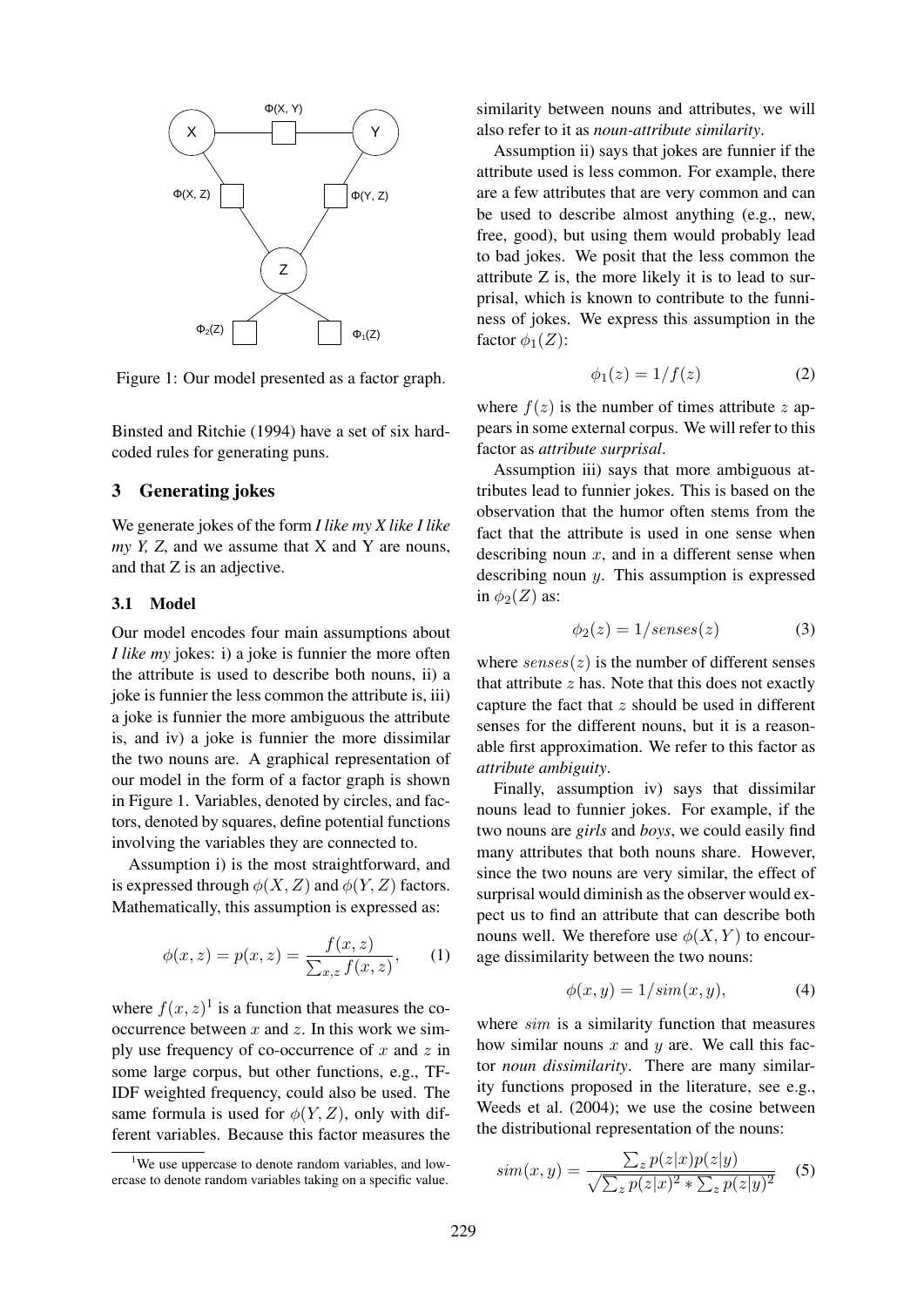Equation 5 computes the similarity between the nouns by representing them in the space of all attributes used to describe them, and then taking the cosine of the angle between the noun vectors in this representation.

To obtain the joint probability for an  $(x, y, z)$ triple we simply multiply all the factors and normalize over all the triples.

### 4 Data

For estimating  $f(x, y)$  and  $f(z)$ , we use Google n-gram data (Michel et al., 2010), in particular the Google 2-grams. We tag each word in the 2-grams with the part-of-speech (POS) tag that corresponds to the most common POS tag associated with that word in Wordnet (Fellbaum, 1998). Once we have the POS-tagged Google 2-gram data, we extract all (noun, adjective) pairs and use their counts to estimate both  $f(x, z)$  and  $f(y, z)$ . We discard 2grams whose count in the Google data is less than 1000. After filtering we are left with 2 million (noun, adjective) pairs. We estimate  $f(z)$  by summing the counts of all Google 2-grams that contain that particular z. We obtain  $senses(z)$  from Wordnet, which contains the number of senses for all common words.

It is important to emphasize here that, while we do use Wordnet in our work, our approach does not crucially rely on it, and we use it to obtain only very shallow information. In particular, we use Wordnet to obtain i) POS tags for Google 2-grams, and ii) number of senses for adjectives. POS tagging could be easily done using any one of the readily available POS taggers, but we chose this approach for its simplicity and speed. The number of different word senses for adjectives is harder to obtain without Wordnet, but this is only one of the four factors in our model, and we do not depend crucially on it.

## 5 Experiments

We evaluate our model in two stages. Firstly, using automatic evaluation with a set of jokes collected from Twitter, and secondly, by comparing our approach to human-generated jokes.

## 5.1 Inference

As the focus of this paper is on the model, not the inference methods, we use exact inference. While this is too expensive for estimating the true probability of any  $(x, y, z)$  triple, it is feasible if we fix

one of the nouns, i.e., if we deal with  $P(Y, Z|X =$  $x$ ). Note that this is only a limitation of our inference procedure, not the model, and future work will look at other ways (e.g., Gibbs sampling) to perform inference. However, generating Y and  $Z$  given  $X$ , such that the joke is funny, is still a formidable challenge that a lot of humans are not able to perform successfully (cf. performance of human-generated jokes in Table 2).

### 5.2 Automatic evaluation

In the automatic evaluation we measure the effect of the different factors in the model, as laid out in Section 3.1. We use two metrics for this evaluation. The first is similar to log-likelihood, i.e., the log of the probability that our model assigns to a triple. However, because we do not compute it on all the data, just on the data that contains the Xs from our development set, it is not exactly equal to the log-likelihood. It is a local approximation to log-likelihood, and we therefore dub it LOcal Log-likelihood, or LOL-likelihood for short. Our second metric computes the rank of the humangenerated jokes in the distribution of all possible jokes sorted decreasingly by their LOL-likelihood. This Rank OF Likelihood (ROFL) is computed relative to the number of all possible jokes, and like LOL-likelihood is averaged over all the jokes in our development data. One advantage of ROFL is that it is designed with the way we generate jokes in mind (cf. Section 5.3), and thus more directly measures the quality of generated jokes than LOL-likelihood. For measuring LOL-likelihood and ROFL we use a set of 48 jokes randomly sampled from Twitter that fit the *I like my X like I like my Y, Z* pattern.

Table 1 shows the effect of the different factors on the two metrics. We use a model with only noun-attribute similarity (factors  $\phi(X, Z)$ and  $\phi(Y, Z)$  as the baseline. We see that the single biggest improvement comes from the attribute surprisal factor, i.e., from using rarer attributes. The best combination of the factors, according to automatic metrics, is using all factors except for the noun similarity (*Model 1*), while using all the factors is the second best combination (*Model 2*).

## 5.3 Human evaluation

The main evaluation of our model is in terms of human ratings, put simply: do humans find the jokes generated by our model funny? We compare four models: the two best models from Section 5.2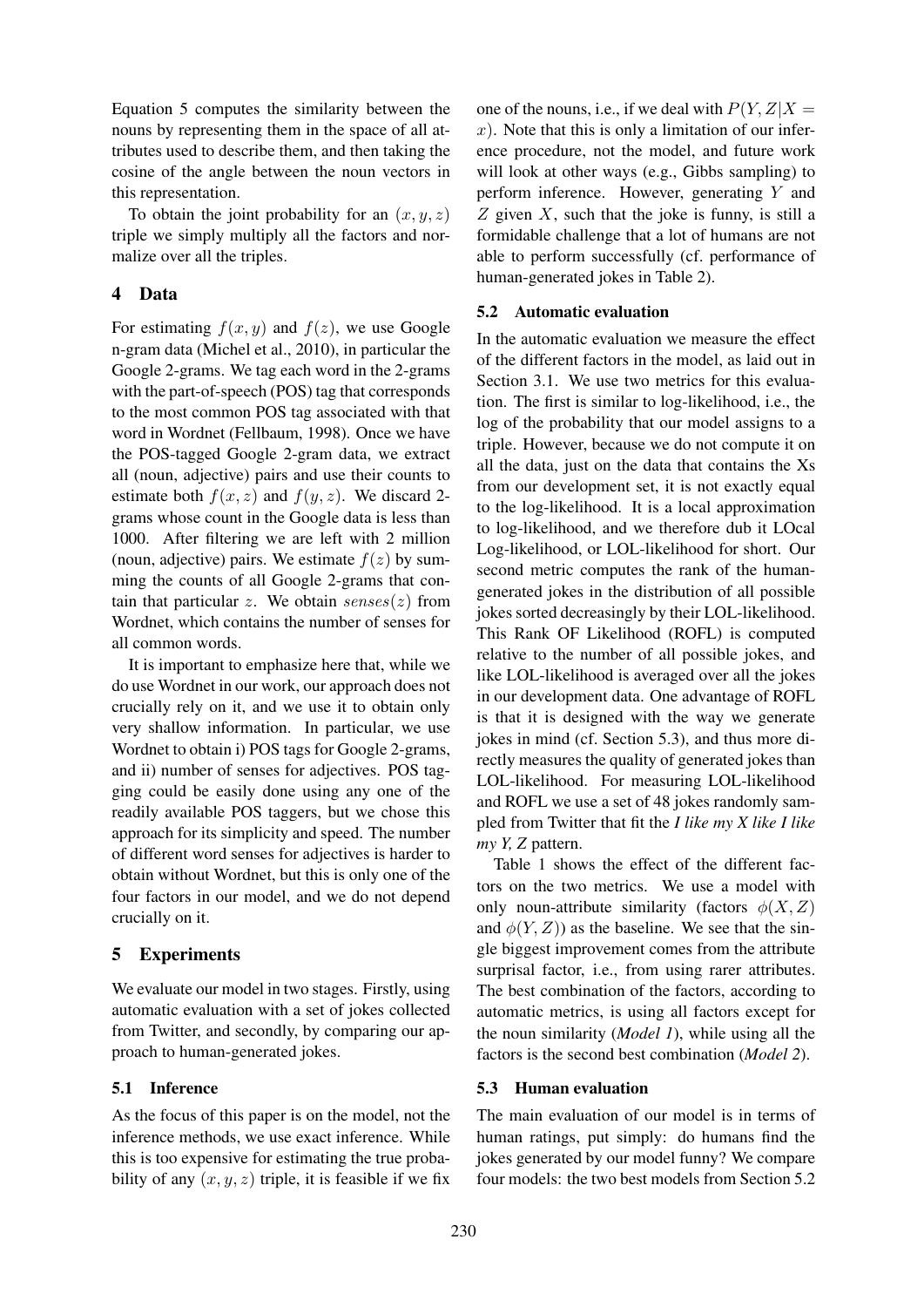| Model                                          | LOL-likelihood | ROFL.           |
|------------------------------------------------|----------------|-----------------|
| <b>Baseline</b>                                |                | $-225.3$ 0.1909 |
| Baseline + $\phi(X, Y)$                        | $-227.1$       | 0.2431          |
| Baseline + $\phi_1(Z)$                         | $-204.9$       | 0.1467          |
| Baseline + $\phi_2(Z)$                         | $-224.6$       | 0.1625          |
| Baseline + $\phi_1(Z)$ + $\phi_2(Z)$ (Model 1) | -198.6         | 0.1002          |
| All factors (Model 2)                          | $-203.7$       | 0.1267          |

Table 1: Effect of different factors.

(one that uses all the factors (*Model 2*), and one that uses all factors except for the noun dissimilarity (*Model 1*)), a baseline model that uses only the noun-attribute similarity, and jokes generated by humans, collected from Twitter. We sample a further 32 jokes from Twitter, making sure that there was no overlap with the development set.

To generate a joke for a particular *x* we keep the top  $n$  most probable jokes according to the model, renormalize their probabilities so they sum to one, and sample from this reduced distribution. This allows our model to focus on the jokes that it considers "funny". In our experiments, we use  $n = 30$ , which ensures that we can still generate a variety of jokes for any given *x*.

In our experiments we showed five native English speakers the jokes from all the systems in a random, per rater, order. The raters were asked to score each joke on a 3-point Likert scale: 1 (funny), 2 (somewhat funny), and 3 (not funny). Naturally, the raters did not know which approach each joke was coming from. Our model was used to sample Y and Z variables, given the same Xs used in the jokes collected from Twitter.

Results are shown in Table 2. The second column shows the inter-rater agreement (Randolph, 2005), and we can see that it is generally good, but that it is lower on the set of human jokes. We inspected the human-generated jokes with high disagreement and found that the disagreement may be partly explained by raters missing cultural references in the jokes (e.g., a *sonic screwdriver* is Doctor Who's tool of choice, which might be lost on those who are not familiar with the show). We do not explicitly model cultural references, and are thus less likely to generate such jokes, leading to higher agreement. The third column shows the mean joke score (lower is better), and we can see that human-generated jokes were rated the funniest, jokes from the baseline model the least funny, and that the model which uses all the

| Model           | $\kappa$ | Mean | % funny jokes |
|-----------------|----------|------|---------------|
| Human jokes     | 0.31     | 2.09 | 33.1          |
| <b>Baseline</b> | 0.58     | 2.78 | 3.7           |
| Model 1         | 0.52     | 2.71 | 6.3           |
| Model 2         | 0.58     | 2.56 | 16.3          |

Table 2: Comparison of different models on the task of generating Y and Z given X.

factors (*Model 2*) outperforms the model that was best according to the automatic evaluation (*Model 1*). Finally, the last column shows the percentage of jokes the raters scored as funny (i.e., the number of *funny* scores divided by the total number of scores). This is a metric that we are ultimately interested in – telling a joke that is somewhat funny is not useful, and we should only reward generating a joke that is found genuinely funny by humans. The last column shows that humangenerated jokes are considered funnier than the machine-generated ones, but also that our model with all the factors does much better than the other two models. *Model 2* is significantly better than the baseline at  $p = 0.05$  using a sign test, and human jokes are significantly better than all three models at  $p = 0.05$  (because we were testing multiple hypotheses, we employed Holm-Bonferroni correction (Holm, 1979)). In the end, our best model generated jokes that were found funny by humans in 16% of cases, compared to 33% obtained by human-generated jokes.

Finally, we note that the funny jokes generated by our system are not simply repeats of the human jokes, but entirely new ones that we were not able to find anywhere online. Examples of the funny jokes generated by *Model 2* are shown in Table 3.

#### 6 Conclusion

We have presented a fully unsupervised humor generation system for generating jokes of the type